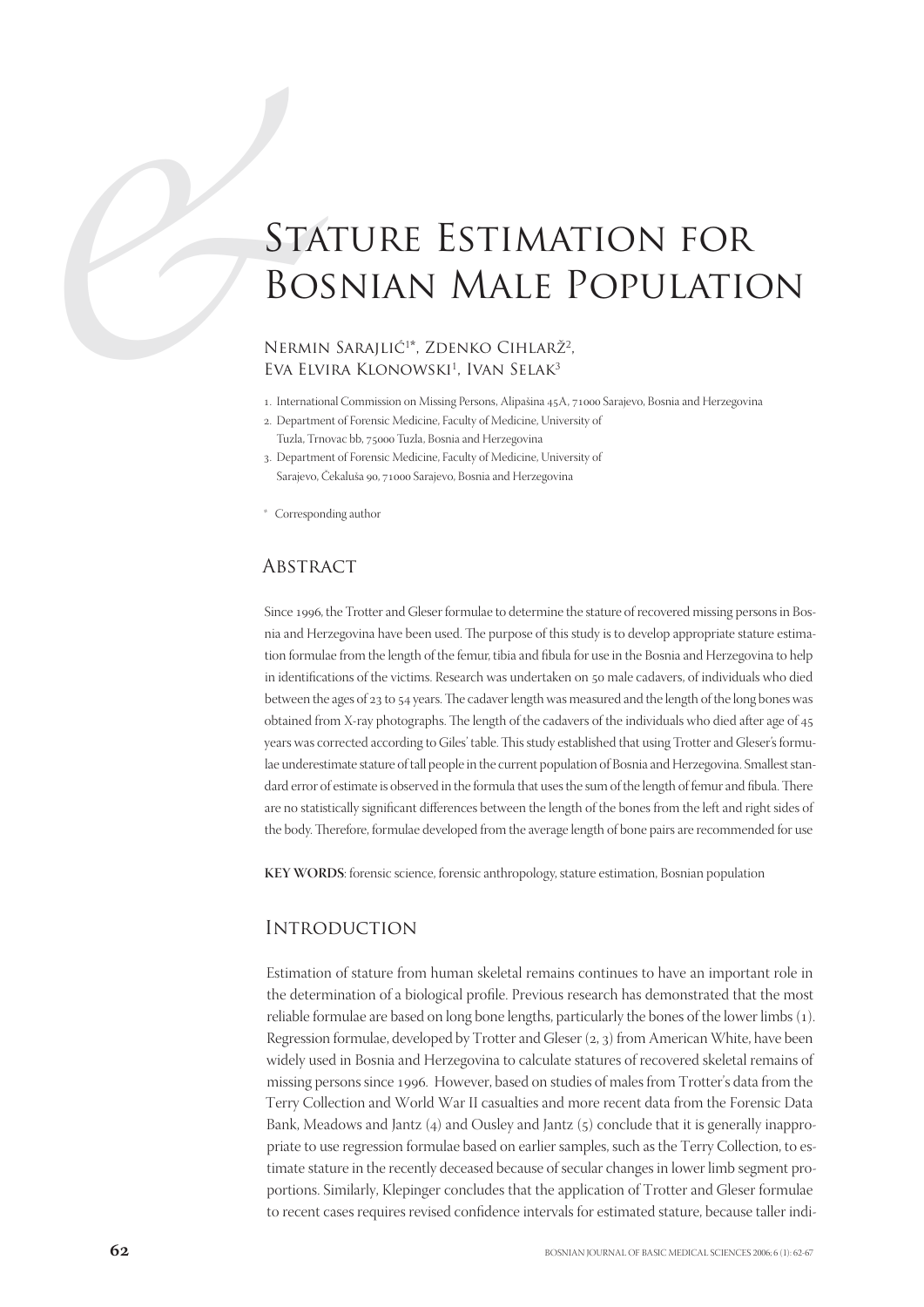viduals may be more frequently presented (6). Ross and Konigsberg (7) demonstrate that variation exists among American Whites and Bosnians in the shape and proportion of long bones. These results further suggest that stature prediction formulae developed from American Whites are unsuitable for use on a Bosnian population. The recent war in Bosnia and Herzegovina, to 1995, resulted in approximately 30 000 missing persons, believed to be dead. More then ooo of them are still missing. The Trotter and Gleser stature formula used as part of the identification process has not achieved appropriate results. Therefore, the main purpose of this study is to develop stature estimation formulae from the lengths of the femur, tibia and fibula for the current local male population.

## Material and Methods

The stature was measured of 50 Bosnian male cadavers in supine position with a graduated ruler and scaled strap at the lower end of the ruler, according to the Terry (8). All cadavers were in state of rigor mortis. The corpses were free of any pathological condition that could influence the taking of accurate measurements. The ages ranged from  $23$  to  $54$  (mean  $39,62$ , standard deviation 8,51). For those over 45 years of age, stature was corrected according to Giles' table (9). Radiographs of the left and right lower limb of each cadaver were taken and measurements of femur, tibia and fibula were obtained. Leg was placed in the horizontal position. In order to minimize error in measurements resulting from incorrect positioning and magnification, a calibrated metallic ruler was placed at the outer side of the each leg at the same level as the middle long axis of the bone. The ruler was included in each radiograph to measure the distortion of the distance on metallic ruler and then calculate correct length of the radiographed bones. This approach was consistently used for every X-ray photograph. Lengths of the bones were obtained from the X-ray photographs according to the rules for measuring maximum lengths of the femur, tibia and fibula (10). Statistical analysis was made using SPSS, as follows: paired and unpaired t-tests, linear regression analysis and analysis of variances (ANOVA). Descriptive statistic of long bone lengths and stature is shown in Table 1.

## **RESULTS**

Initial comparison of the length of the bones from the left and right side of the body using a paired t-test revealed no significant differences (Table ). Therefore, in the next analysis only mean values from the both sides were used. The relationship between recent population, presented with the length of the bones in our study, and the length of the bones of the control sample that consisted of recovered skeletal remains from missing persons  $(N = 172)$  was examined. Unpaired t-test showed no significant differences (Table 3), what confirmed that this sample could be taken as random sample of studied population. The regression equations for estimation of stature, the standard errors and the correlation coefficients calculated from these equations are presented in Table 4. Stature, length of the bones and standard errors (SE) in cmOnly regression of the sum of the lengths of the femur and tibia on stature is shown in Figure 1, because smallest standard error of estimate is observed in this formula.

|             | <b>STATURE</b> |        | left   |        |        | <b>RIGHT</b> |        |        | <b>MEAN</b> |        |
|-------------|----------------|--------|--------|--------|--------|--------------|--------|--------|-------------|--------|
|             |                | Femur  | Tibia  | Fibula | Femur  | Tibia        | Fibula | Femur  | Tibia       | Fibula |
| <b>MEAN</b> | 175.24         | 472.74 | 385.23 | 383.81 | 471.99 | 384,74       | 383.01 | 472.36 | 384.99      | 383,46 |
| SD.         | 7.77           | 24.05  | 20.79  | 20.08  | 23.83  | 20.03        | 20.01  | 23.91  | 20.33       | 20,04  |
| <b>MIN</b>  | 158.40         | 412.23 | 331.91 | 335.01 | 409.84 | 339.05       | 340.19 | 411.03 | 335.48      | 337,60 |
| MAX         | 190.88         | 517.96 | 422.41 | 418.57 | 513.69 | 423.61       | 417.78 | 515.83 | 422.65      | 419,54 |

\*Stature in cm and length of the long bones in mm

TABLE 1. Descriptive statistics. Mean, standard deviation, minimum and maximum long bone length and stature\*

|               | <b>LEFT</b> | RIGHT  | <b>COLLA</b> |
|---------------|-------------|--------|--------------|
| <b>FEMUR</b>  | 472.74      | 471.99 | $1.98*$      |
| <b>TIBIA</b>  | 385,23      | 384,74 | $0.91*$      |
| <b>FIBULA</b> | 383,81      | 383.01 | $1.43*$      |

 $P > 0.05$ 

TABLE 2. Comparison of the length of the bones from the left and right side of the body (mm)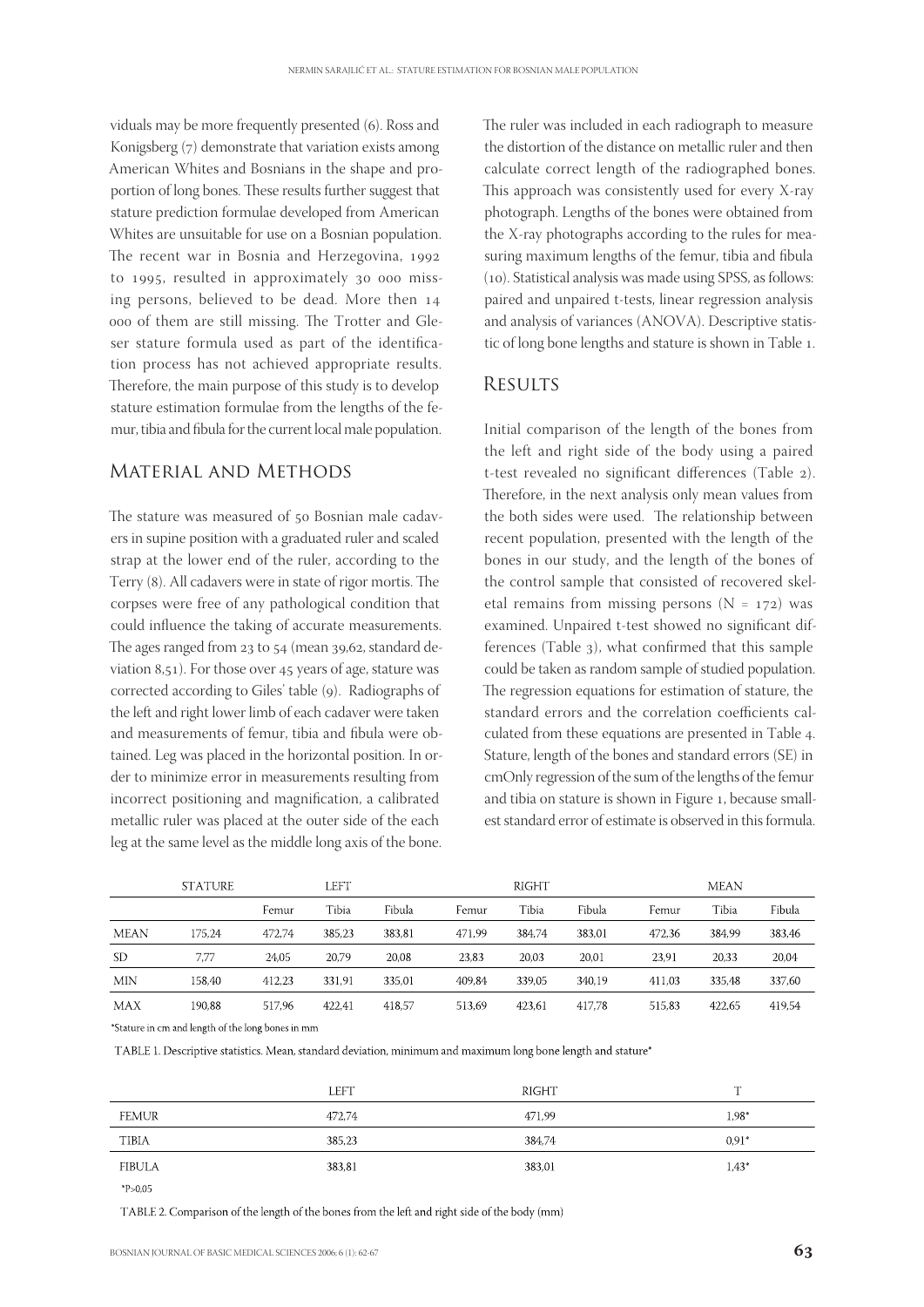|             | <b>CONTROL SAMPLE</b> |                    | <b>THIS STUDY</b>  |                    |
|-------------|-----------------------|--------------------|--------------------|--------------------|
|             | Femur <sup>1</sup>    | Tibia <sup>2</sup> | Femur <sup>1</sup> | Tibia <sup>2</sup> |
| <b>MEAN</b> | 471,45                | 385,01             | 472,36             | 384,99             |
| N           | 172                   | 172                | 50                 | 50                 |
| <b>SD</b>   | 22,22                 | 20,14              | 23,91              | 20,33              |
| <b>MIN</b>  | 419                   | 335                | 411,03             | 335,48             |
| <b>MAX</b>  | 532                   | 450                | 515,83             | 422,65             |
|             |                       |                    |                    |                    |

 $t = -0.23$ <sup>\*</sup>;  $t = 0.007$ <sup>\*</sup>;  $t$ <sup>\*</sup>P>0.05

TABLE 3. Comparison of the mean length of bones between this study and control sample (mm)

|             |                       | <b>FORMULAE</b>                 |       |              |        |        |       |       | <b>SE</b> | R    |
|-------------|-----------------------|---------------------------------|-------|--------------|--------|--------|-------|-------|-----------|------|
| $STATIVE =$ | $0.268 \times$ Femur  |                                 |       |              |        | $+$    | 48,62 | $+/-$ | 4.44      | 0.83 |
| $STATURE =$ | $0.329 \times$ Tibia  |                                 |       |              |        | $+$    | 48,69 | $+/-$ | 4,01      | 0,86 |
| $STATURE =$ | $0.345 \times$ Fibula |                                 |       |              |        | $+$    | 42,79 | $+/-$ | 3.57      | 0,89 |
| $STATIVE =$ |                       | $0.160 \times$ (Femur + Tibia)  |       |              |        | $^{+}$ | 37,89 | $+/-$ | 3,62      | 0.89 |
| $STATURE =$ |                       | $0.163 \times$ (Femur + Fibula) |       |              |        | $+$    | 35,53 | $+/-$ | 3.48      | 0,90 |
| $STATURE =$ |                       | $0.106 \times$ Femur +          | 0.221 | $\mathbf{x}$ | Tibia  | $+$    | 39,86 | $+/-$ | 3.83      | 0.90 |
| $STATURE =$ | 0.069                 | x Femur +                       | 0.274 | $\mathbf{x}$ | Fibula | $^{+}$ | 37.52 | $+/-$ | 3.51      | 0.90 |

TABLE 4. Stature regression equations for Bosnian population



## Discussion

Until 1992 there were no research studies about stature estimation for population in former Yugoslavia. Rollet's formulae  $(11)$  were recommended even if they were developed prior to introducing the regression analysis that are currently mostly applied in developing formulae for estimation of stature. Solution for the issue of living stature-cadaver length still does not exist. Different authors used different ratios, some used only the cadaver length as a reference while some others thought there was no difference  $(12, 13, 14)$ . Most au-

thors agree that higher values for stature are received when living person is measured not in standing but in supine position, explaining it by relative flattening of intervertebral discs and stronger muscle tonus in persons standing. Variations in the height of living persons during a day are also mentioned  $(8, 15, 16)$ . Since in our study the body length was measured at the time when rigor mortis was distinct, above mentioned reasons which usually lead to increased height of persons in supine position did not exist. Consequently, with a distinct contraction of the muscles there could be no extension of intervertebral discs in supine position, while relative shortening of muscles is in this condition more distinct than in normal muscle tonus. This is significantly different from conditions in which Terry measured cadaver length (8). His results were used by Trotter and Glesser for showing that the cadaver body length is in average 2,5 cm longer than living stature. Therefore in our study cadaver length is treated as living stature. The smallest standard error in estimation of stature was received in formulae that use respectively the sum of lengths of femur and fibula, fibula and sum of femur and tibia length. This indicates that in estimation of stature better precision can be reached if both bones, meaning femur and one of the long bones of the lower leg are used. This way, slightly better precision is reached by using the femur and fibula. We believe that using formulae which include both femur and one of the long bones of lower leg is very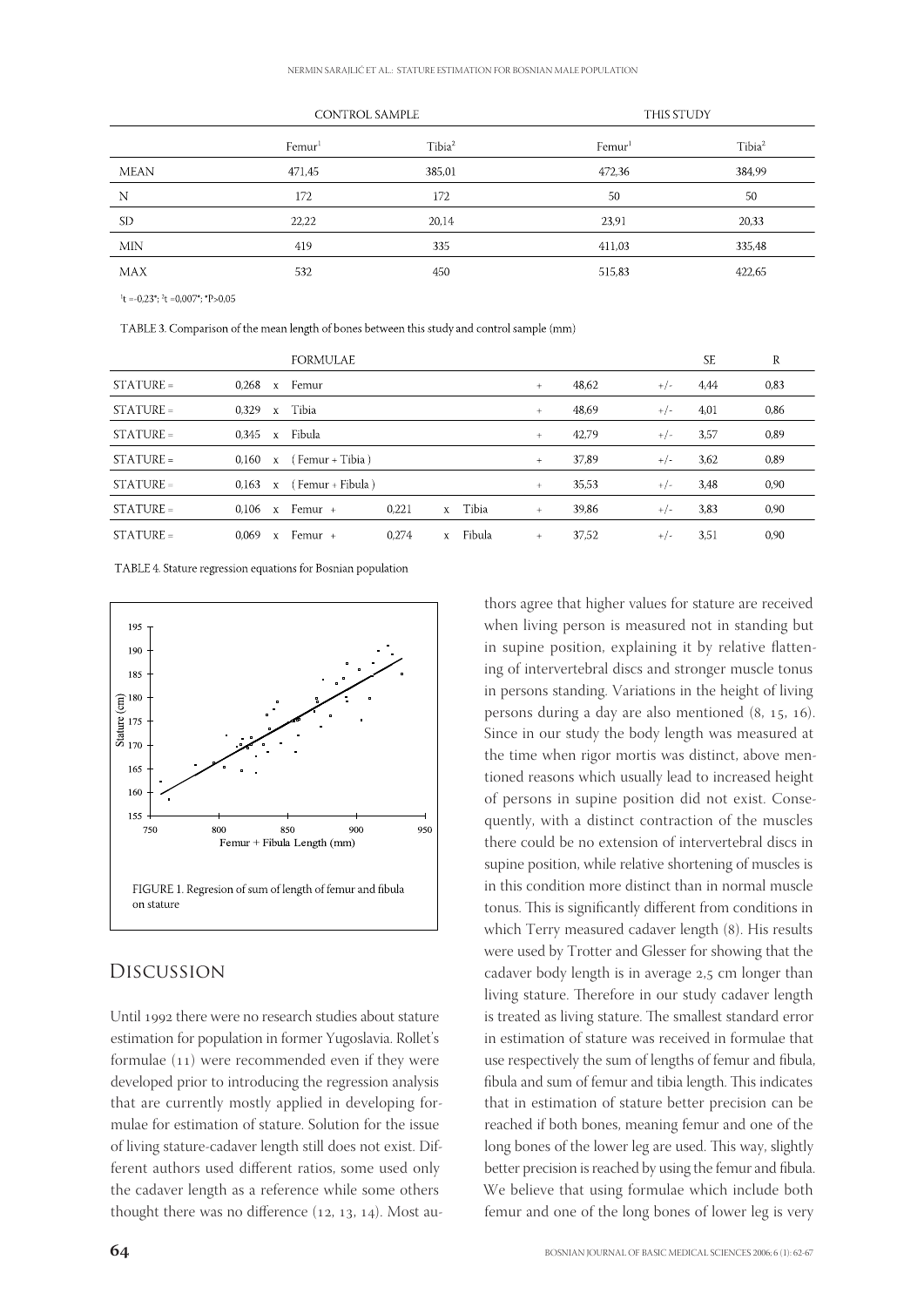|                     | <b>THIS STUDY</b> | TROTTER & GLESER 52 | TROTTER & GLESER 58 | F       |
|---------------------|-------------------|---------------------|---------------------|---------|
| <b>FEMUR</b>        | 175,258           | 173,833             | 175,119             | $0.87*$ |
|                     | $(-3,576)$        | $(-3, 84)$          | $(-3,596)$          |         |
| <b>TIBIA</b>        | 175,244           | 175,636             | 175,097             | $0.12*$ |
|                     | $(-2,974)$        | $(-3,394)$          | $(-3,405)$          |         |
| <b>FIBULA</b>       | 175,238           | 175,636             | 175,186             | $0.09*$ |
|                     | $(-2,743)$        | $(-3,104)$          | $(-3,094)$          |         |
| <b>FEMUR+TIBIA</b>  | 175,261           | 174,746             | 175,116             | $0,1^*$ |
|                     | $(-3,063)$        | $(-3, 148)$         | $(-3,204)$          |         |
| <b>FEMUR+FIBULA</b> | 175,266           |                     | 175,156             | $0,1^*$ |
|                     | $(-2,876)$        |                     | $(-2,952)$          |         |
|                     |                   |                     |                     |         |

 $(\ )$  : Mean absolute difference; \*P>0,05

TABLE 5. Comparison of the stature estimation using formulae developed in this study and Trotter & Gleser from 1952 and 1958

important because of noticed individual disproportions, and different relations of these bones in tall and short people. Trotter and Gleser in their study did not recommend using fibula, supporting this statement with a fact that this is a very thin bone which breaks easier than tibia so it can rarely be found in available skeletal material. However, the results of their study from 1958 show the smallest standard error in formulae developed based on fibula measurements  $(3)$ . Using the analysis of variance (ANOVA), formulae created in our study were compared with Trotter and Gleser's formulae from 1952 and 1958 (Table 5). Their formulae from 1952 were recommended for general use  $(17)$ . No statistically significant difference was noticed. However the mean absolute difference, calculated for our study, was smaller for each individual bone as well as for the sum of the length of bones in comparison with the mean absolute difference calculated with Trotter and Gleser's formulae. This proves that stature estimation in male Bosnian population was more precise by using the regression formulae developed in our study. The results of this study show the noticeable difference in stature estimation of tall persons between our formulae and Trotter and Gleser formulae, which constantly underestimate the stature of tall persons (Figure 2). The results of ANOVA and Tukey-Kramer test showed that differences in stature estimation for small persons exist but they are not really important because they are

significant only in persons under 160 cm height, who are not too many in male population. However, differences in stature estimation of taller persons are already significant for persons higher then  $185$  cm (Table 6). There are situations when due to lack of time, particularly during examination of remains from large mass graves when it is not possible to calculate the stature based on formulae, we presented a table  $(Table 7)$ from which the estimated stature can be read. Stature is calculated from lengths of femur, tibia or fibula as well as the sum of femur and tibia or femur and fibula.



| COMPARISON | MEAN DIFFERENCE | (95% CONFIDENCE INTERVAL)  |             |
|------------|-----------------|----------------------------|-------------|
| A vs B     | $-26.077$       | $(-29,5301$ to $-22,6239)$ | P < 0.001   |
| A vs C     | $-29.529$       | $(-32,9825$ to $-26,0763)$ | P < 0.001   |
| B vs C     | $-3.452$        | $(-6.9055$ to $0.0007)$    | $P = 0.050$ |

A = This study, B = Trotter & Gleser 1952, C = Trotter & Gleser 1958

TABLE 6. Differences in stature estimation of persons higher then 185 cm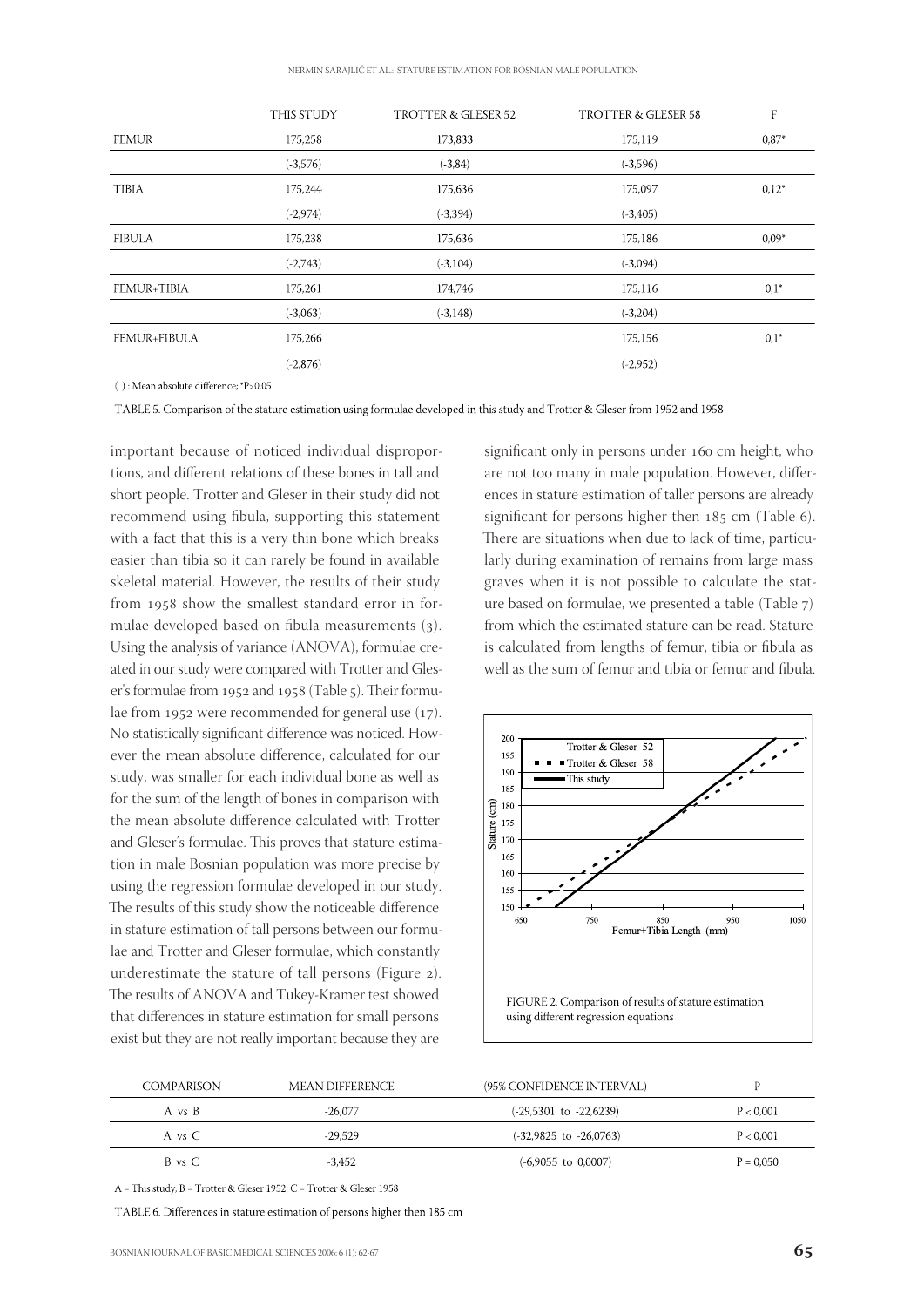| <b>STATURE</b> | <b>FEMUR</b> | <b>TIBIA</b> | <b>FIBULA</b> | FEM+TIB      | FEM+FIB |
|----------------|--------------|--------------|---------------|--------------|---------|
| 150            | 37,8         | 30,8         | 31,0          | 69,9         | 70,1    |
| 151            | 38,2         | 31,1         | 31,3          | 70,5         | 70,7    |
| 152            | 38,6         | 31,4         | 31,6          | 71,2         | 71,3    |
| 153            | 38,9         | 31,7         | 31,9          | 71,8         | 71,9    |
| 154            | 39,3         | 32,0         | 32,2          | 72,4         | 72,5    |
| 155            | 39,7         | 32,3         | 32,5          | 73,0         | 73,1    |
| 156            | 40,1         | 32,6         | 32,8          | 73,6         | 73,7    |
| 157            | 40,4         | 33,0         | 33,1          | 74,3         | 74,4    |
| 158            | 40,8         | 33,3         | 33,4          | 74,9         | 75,0    |
| 159            | 41,2         | 33,6         | 33,6          | 75,5         | 75,6    |
| 160            | 41,6         | 33,9         | 33,9          | 76,1         | 76,2    |
| 161            | 41,9         | 34,2         | 34,2          | 76,8         | 76,8    |
| 162            | 42,3         | 34,5         | 34,5          | 77,4         | 77,4    |
| 163            | 42,7         | 34,8         | 34,8          | 78,0         | 78,0    |
| 164            | 43,0         | 35,1         | 35,1          | 78,6         | 78,6    |
| 165            | 43,4         | 35,4         | 35,4          | 79,3         | 79,2    |
| 166            | 43,8         | 35,7         | 35,7          | 79,9         | 79,9    |
| 167            | 44,2         | 36,0         | 36,0          | 80,5         | 80,5    |
| 168            | 44,5         | 36,3         | 36,3          | 81,1         | 81,1    |
| 169            | 44,9         | 36,6         | 36,5          | 81,8         | 81,7    |
| 170            | 45,3         | 36,9         | 36,8          | 82,4         | 82,3    |
| 171            | 45,7         | 37,2         | 37,1          | 83,0         | 82,9    |
| 172            | 46,0         | 37,5         | 37,4          | 83,6         | 83,5    |
| 173            | 46,4         | 37,8         | 37,7          | 84,2         | 84,1    |
| 174            | 46,8         | 38,1         | 38,0          | 84,9         | 84,8    |
| 175            | 47,1         | 38,4         | 38,3          | 85,5         | 85,4    |
| 176            | 47,5         | 38,7         | 38,6          | 86,1         | 86,0    |
| 177            | 47,9         | 39,0         | 38,9          | 86,7         | 86,6    |
| 178            | 48,3         | 39,3         | 39,1          | 87,4         | 87,2    |
| 179            | 48,6         | 39,6         | 39,4          | 88,0         | 87,8    |
| 180            | 49,0         | 39,9         | 39,7          | 88,6         | 88,4    |
| 181            | 49,4         | 40,3         | 40,0          | 89,2         | 89,0    |
|                | 49,8         | 40,6         | 40,3          | 89,9         | 89,7    |
| 182            | 50,1         | 40,9         |               | 90,5         | 90,3    |
| 183<br>184     | 50,5         | 41,2         | 40,6<br>40,9  | 91,1         | 90,9    |
|                | 50,9         |              |               |              | 91,5    |
| 185<br>186     | 51,3         | 41,5<br>41,8 | 41,2<br>41,5  | 91,7<br>92,4 | 92,1    |
|                |              |              |               |              |         |
| 187            | 51,6         | 42,1         | 41,8          | 93,0         | 92,7    |
| 188            | 52,0         | 42,4         | 42,0          | 93,6         | 93,3    |
| 189            | 52,4         | 42,7         | 42,3          | 94,2         | 93,9    |
| 190            | 52,7         | 43,0         | 42,6          | 94,8         | 94,6    |
| 191            | 53,1         | 43,3         | 42,9          | 95,5         | 95,2    |
| 192            | 53,5         | 43,6         | 43,2          | 96,1         | 95,8    |
| 193            | 53,9         | 43,9         | 43,5          | 96,7         | 96,4    |
| 194            | 54,2         | 44,2         | 43,8          | 97,3         | 97,0    |
| 195            | 54,6         | 44,5         | 44,1          | 98,0         | 97,6    |
| 196            | 55,0         | 44,8         | 44,4          | 98,6         | 98,2    |
| 197            | 55,4         | 45,1         | 44,6          | 99,2         | 98,8    |
| 198            | 55,7         | 45,4         | 44,9          | 99,8         | 99,4    |
| 199            | 56,1         | 45,7         | 45,2          | 100,5        | 100,1   |
| 200            | 56,5         | 46,0         | 45,5          | 101,1        | 100,7   |

TABLE 7. Stature calculated from long bone length (cm)